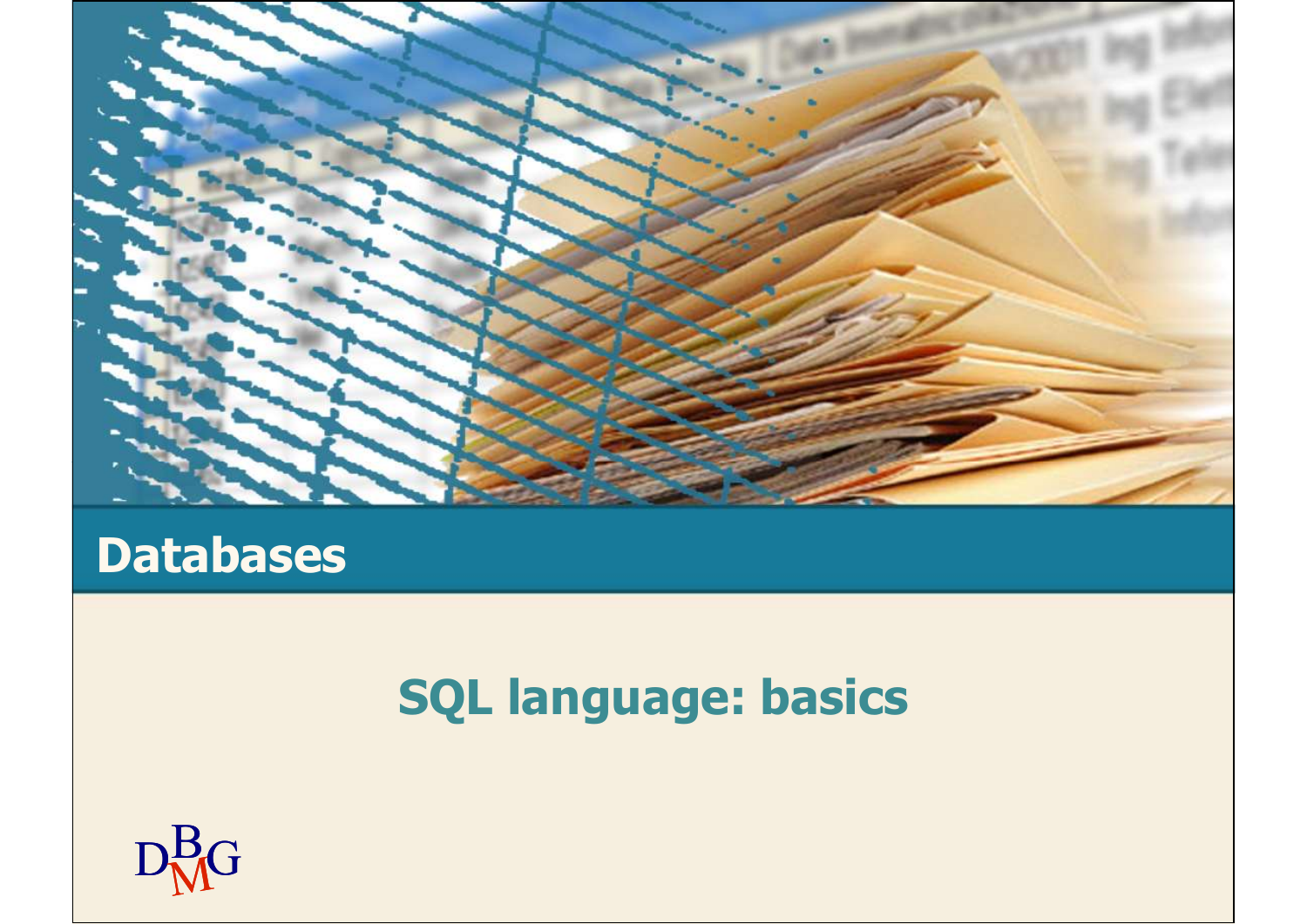

# SQL language: basics

#### Introduction

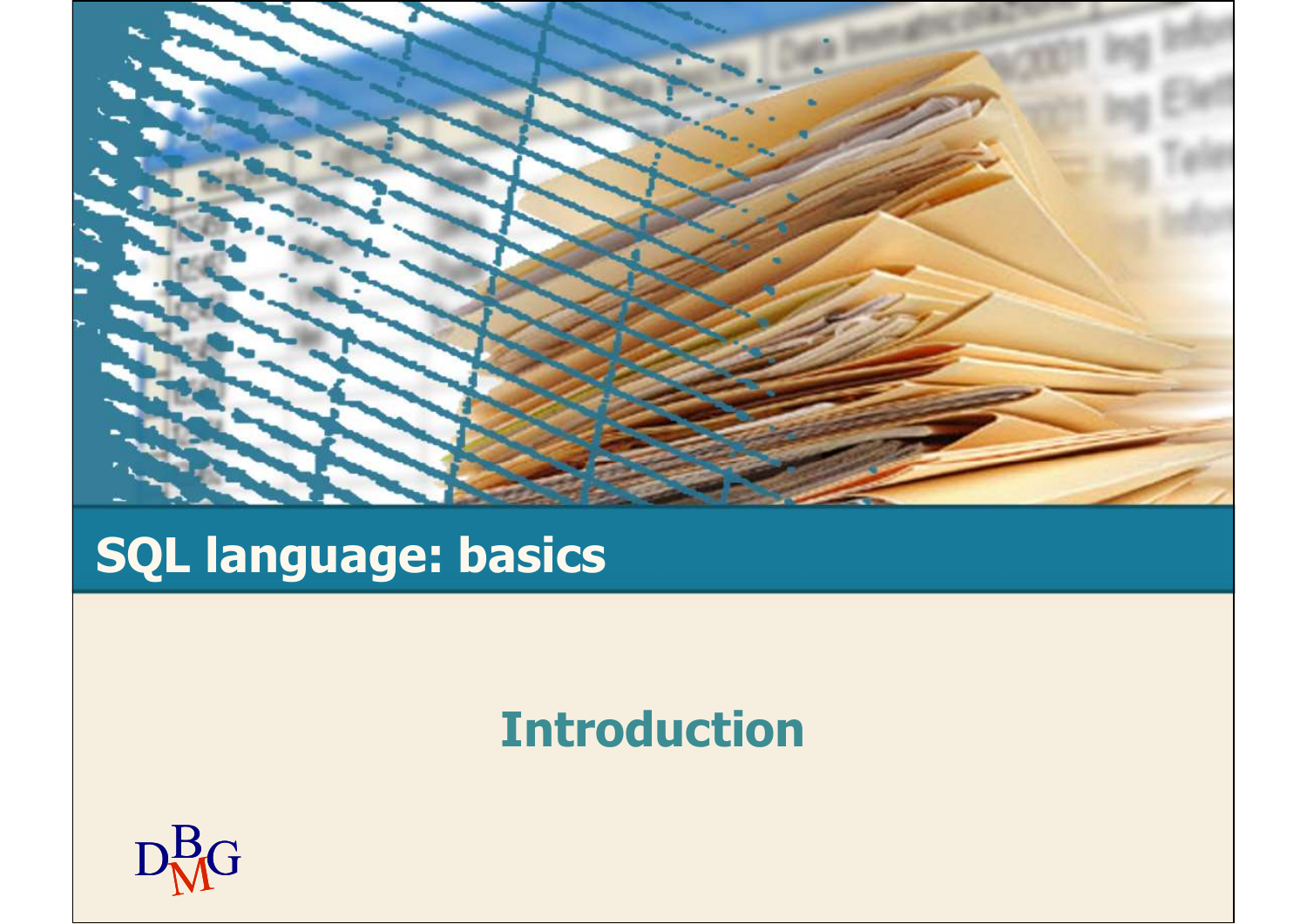## Introduction

 $\Sigma$  Introduction to the SQL language  $\Sigma$  Language commands  $\sum$  Notation

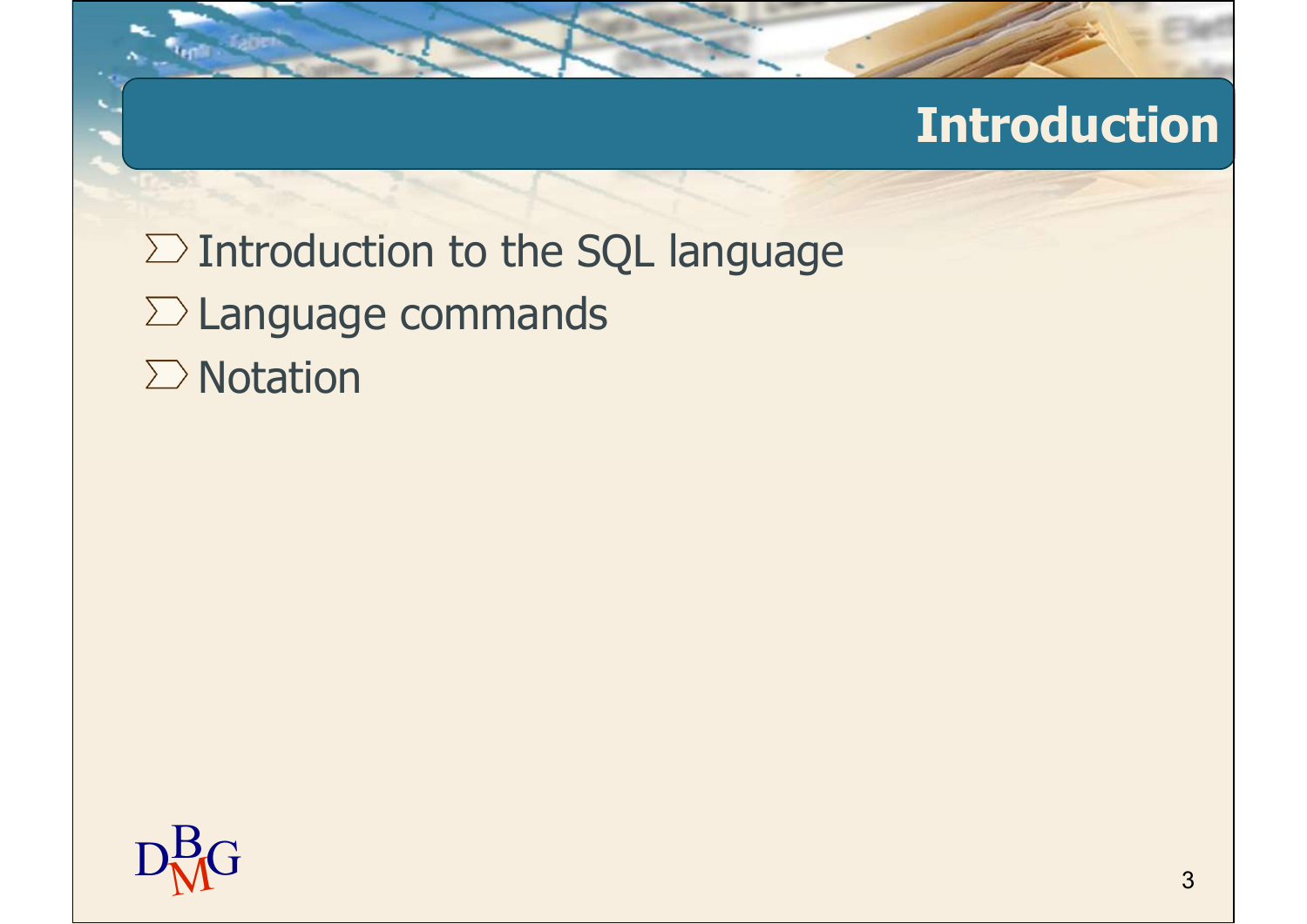

#### Introduction

## Introduction to the SQL language

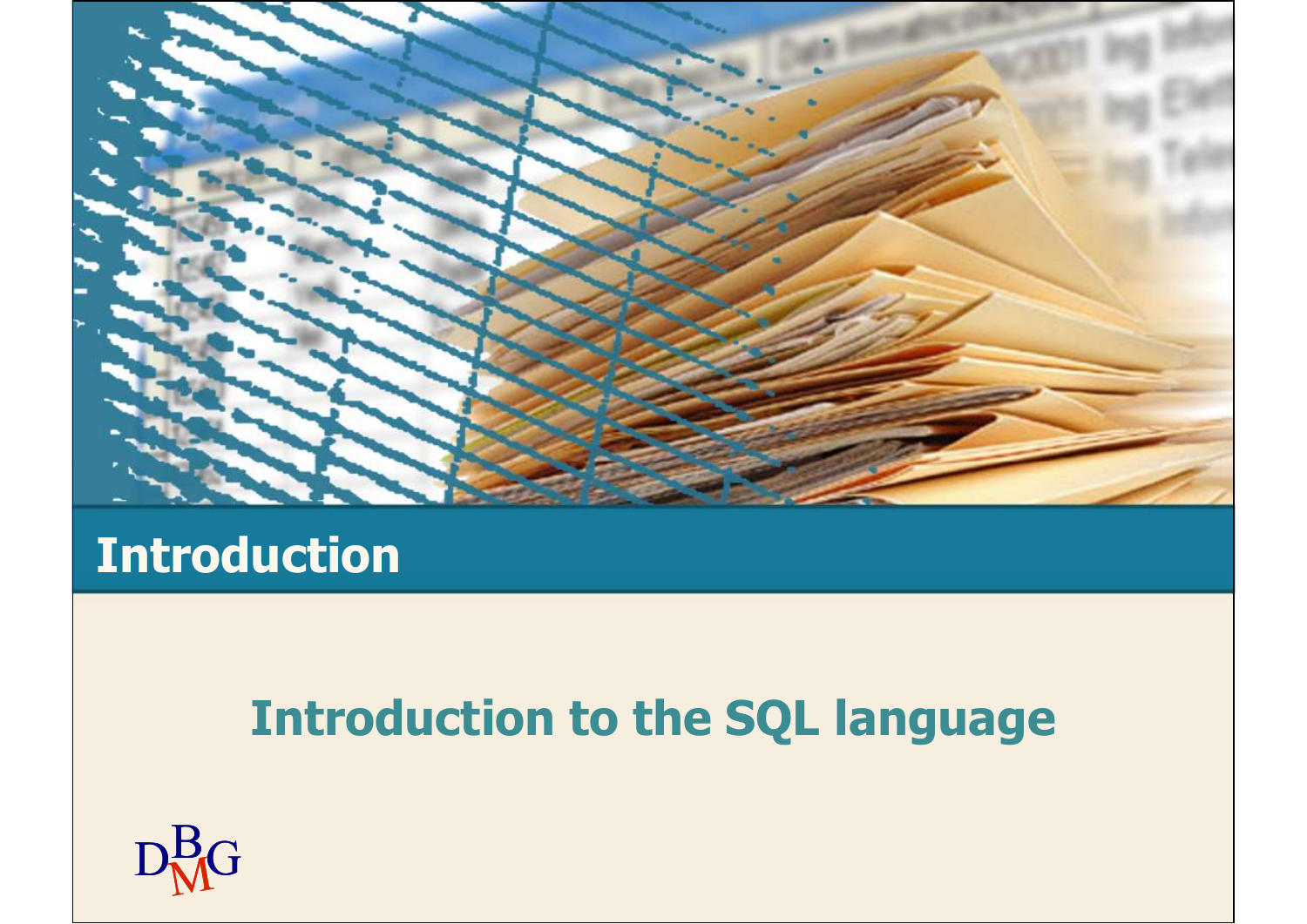$\Sigma$  A language for managing relational databases

**• Structured Query Language** 

 $\Sigma$  SQL provides commands to

- define the schema of a relational database
- read and write data
- define the schema of derived tables
- definire user access priviliges
- manage transactions

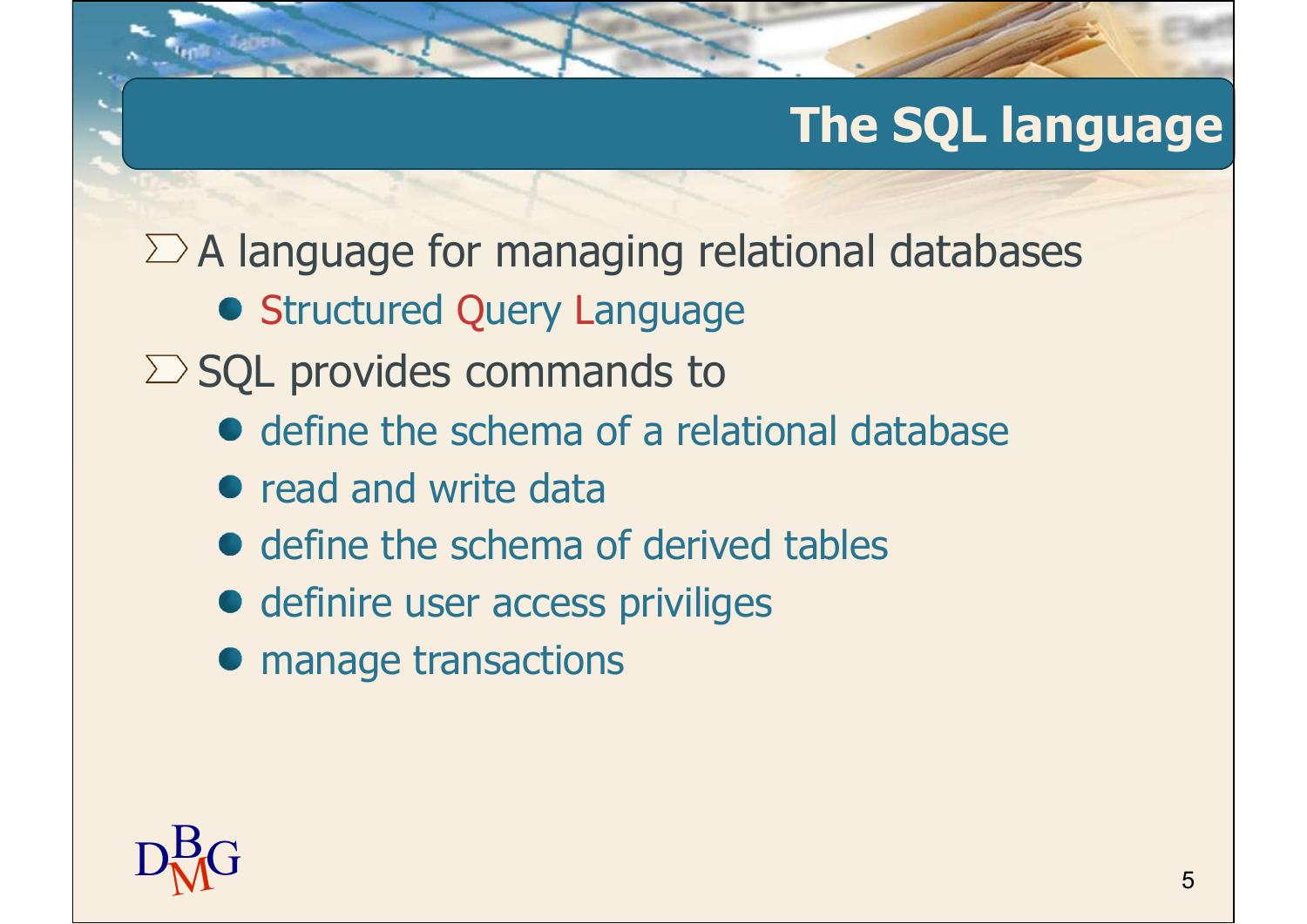#### $\Sigma$  SQL is a *set-level* language

- operators are applied to relations
- $\bullet$  the result is always a relation
- $\Sigma$  SQL is a *declarative* language
	- it describes *what to do* and not how to do it
	- $\bullet$  it has a higher level of abstraction compared to traditional programming languages

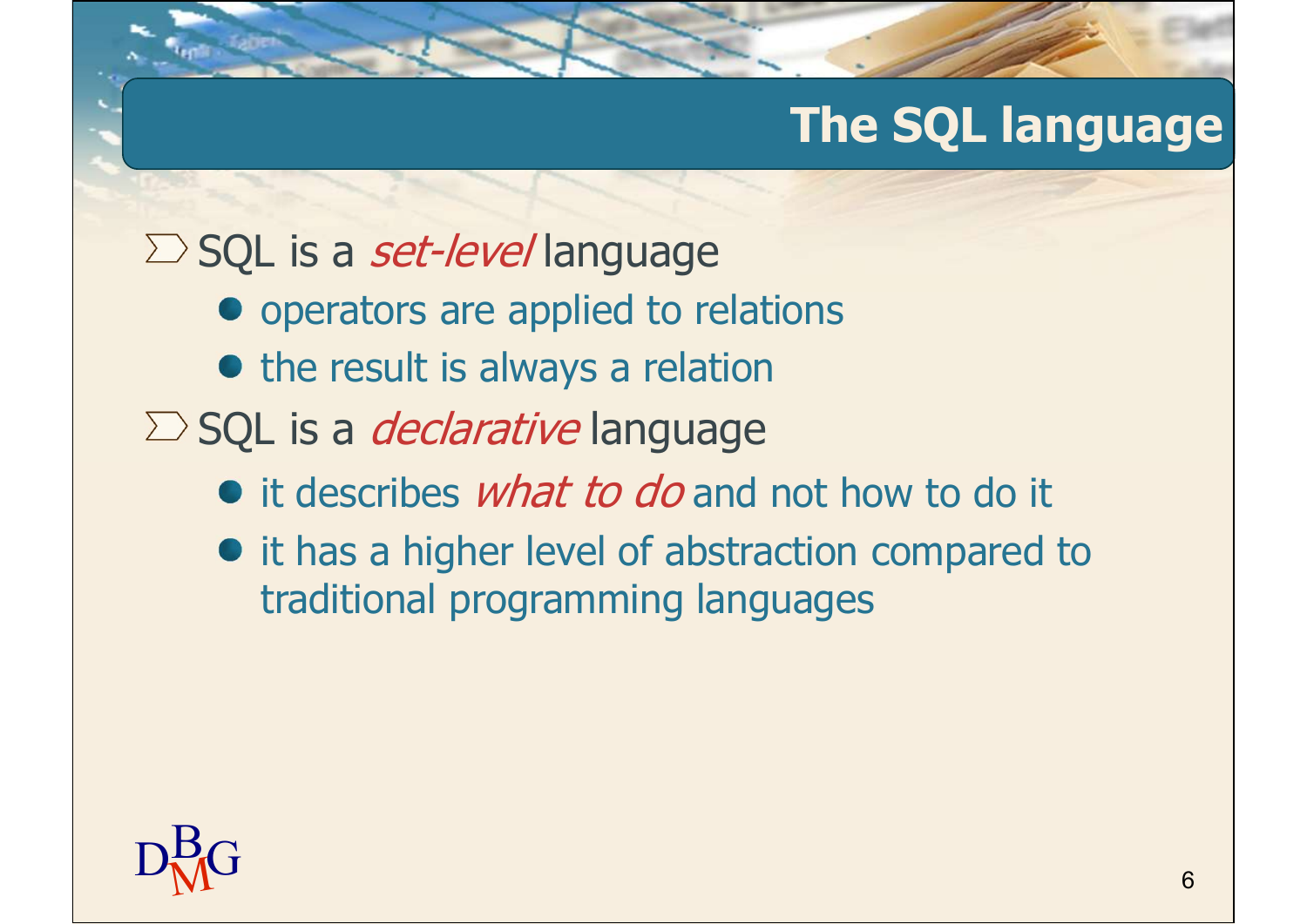$\Sigma$  The language may be used in two ways

- **•** interactive
- compiled
	- a host language encapsulates the SQL commands
	- SQL commands can be distinguished from the host language commands by means of appropriate syntactical devices

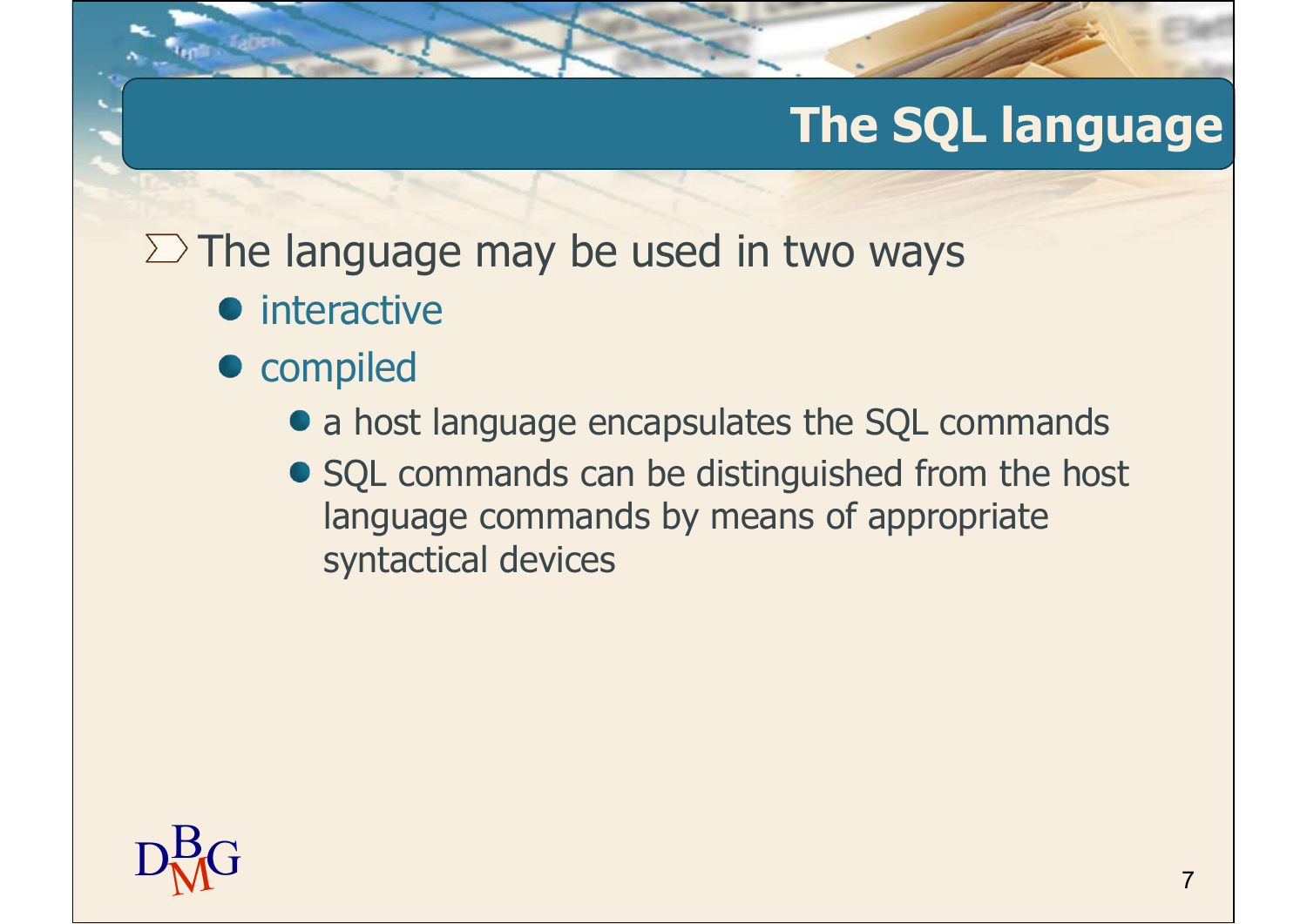

## Introduction

## Language commands

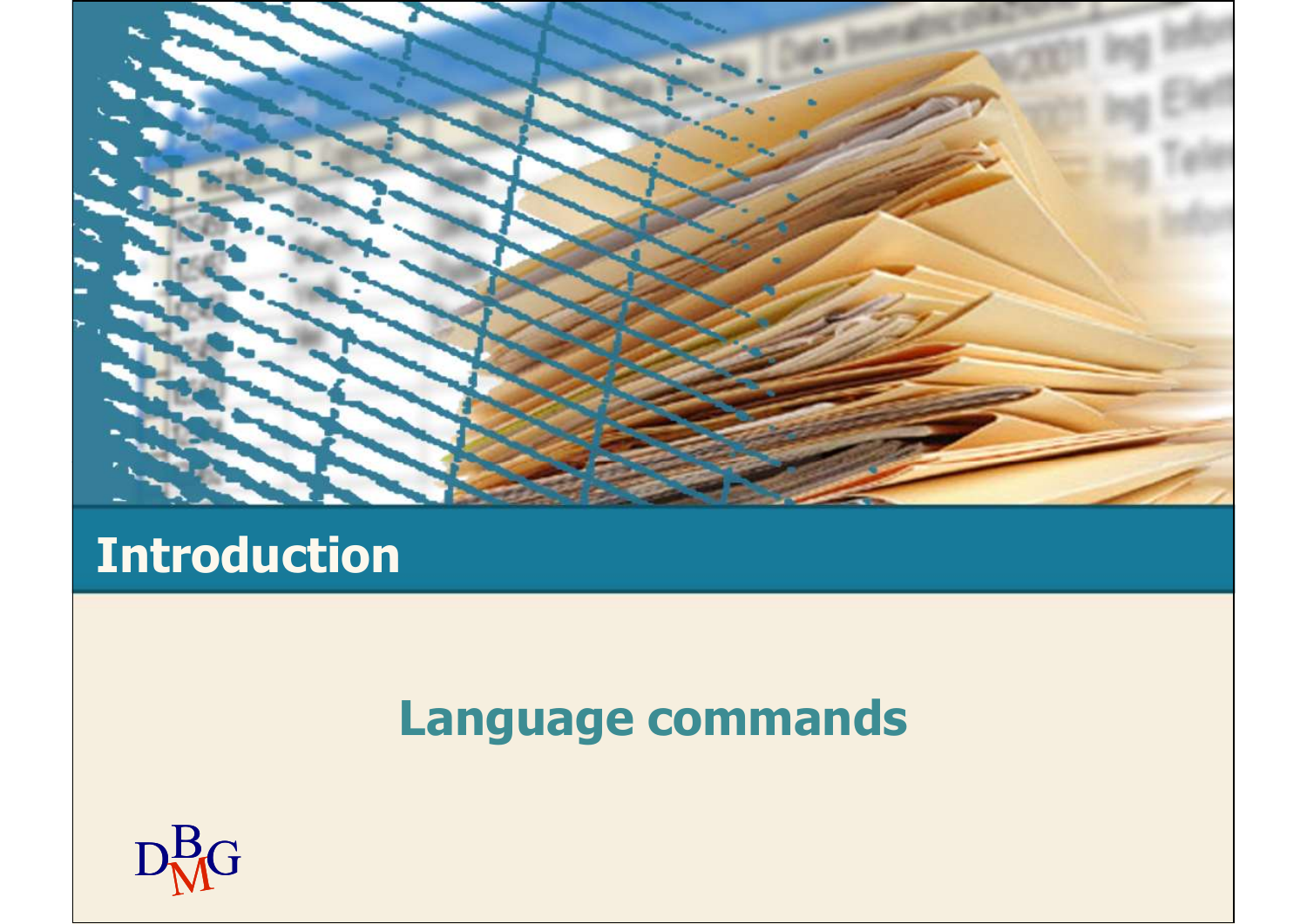#### $\Sigma$  It can be subdivided into

- **DML (Data Manipulation Language)** 
	- **.** language for querying and updating the data
- DDL (Data Definition Language)
	- **language for defining the database structure**

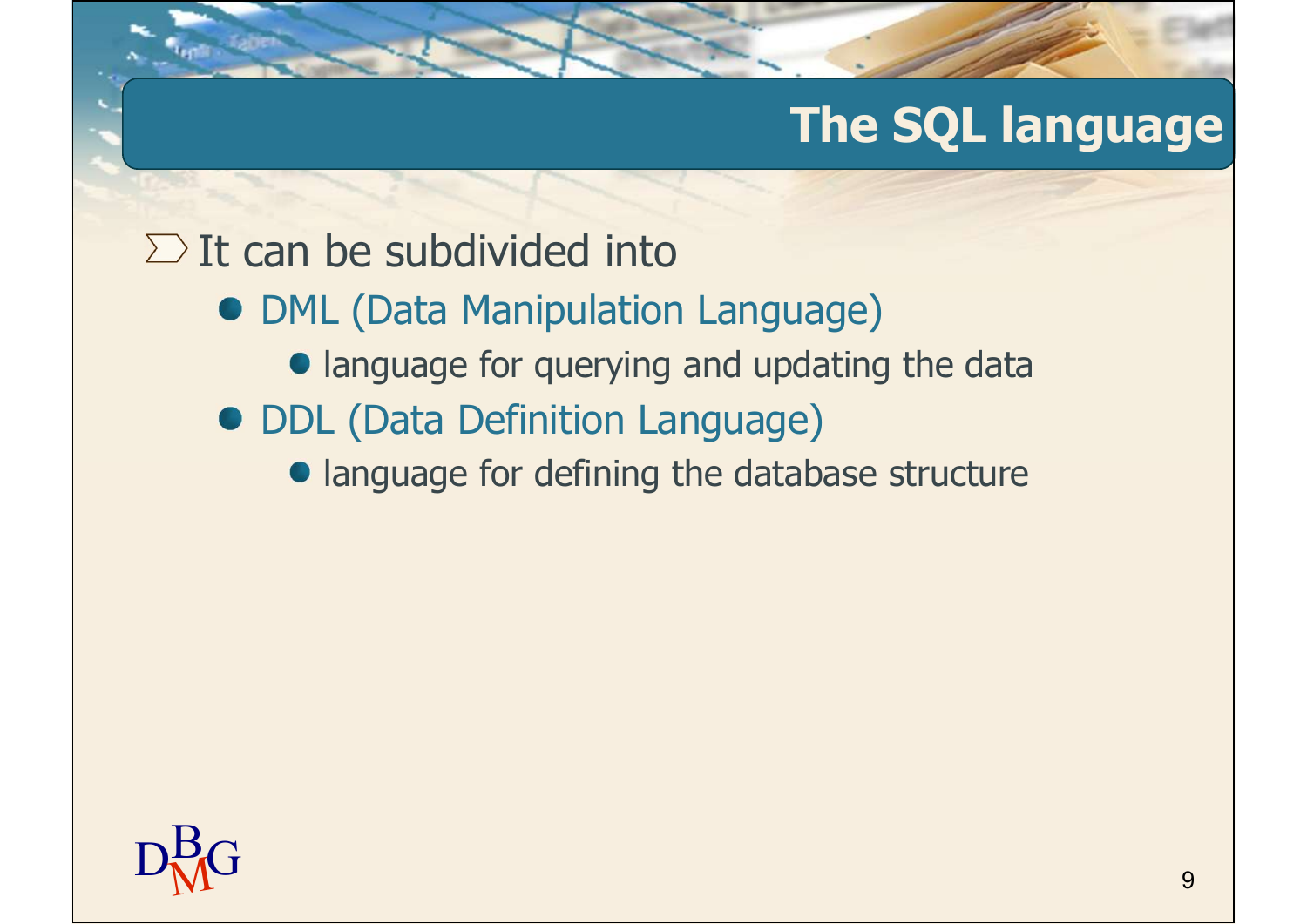## Data Manipulation Language

 $\Sigma$  To query a database in order to extract the data of interest

**• SELECT** 

 $\Sigma$  To modify a database instance

- insertion of new information into a table **• INSERT**
- update of the information in the database
	- **UPDATE**
- deletion of obsolete data
	- **DELETE**

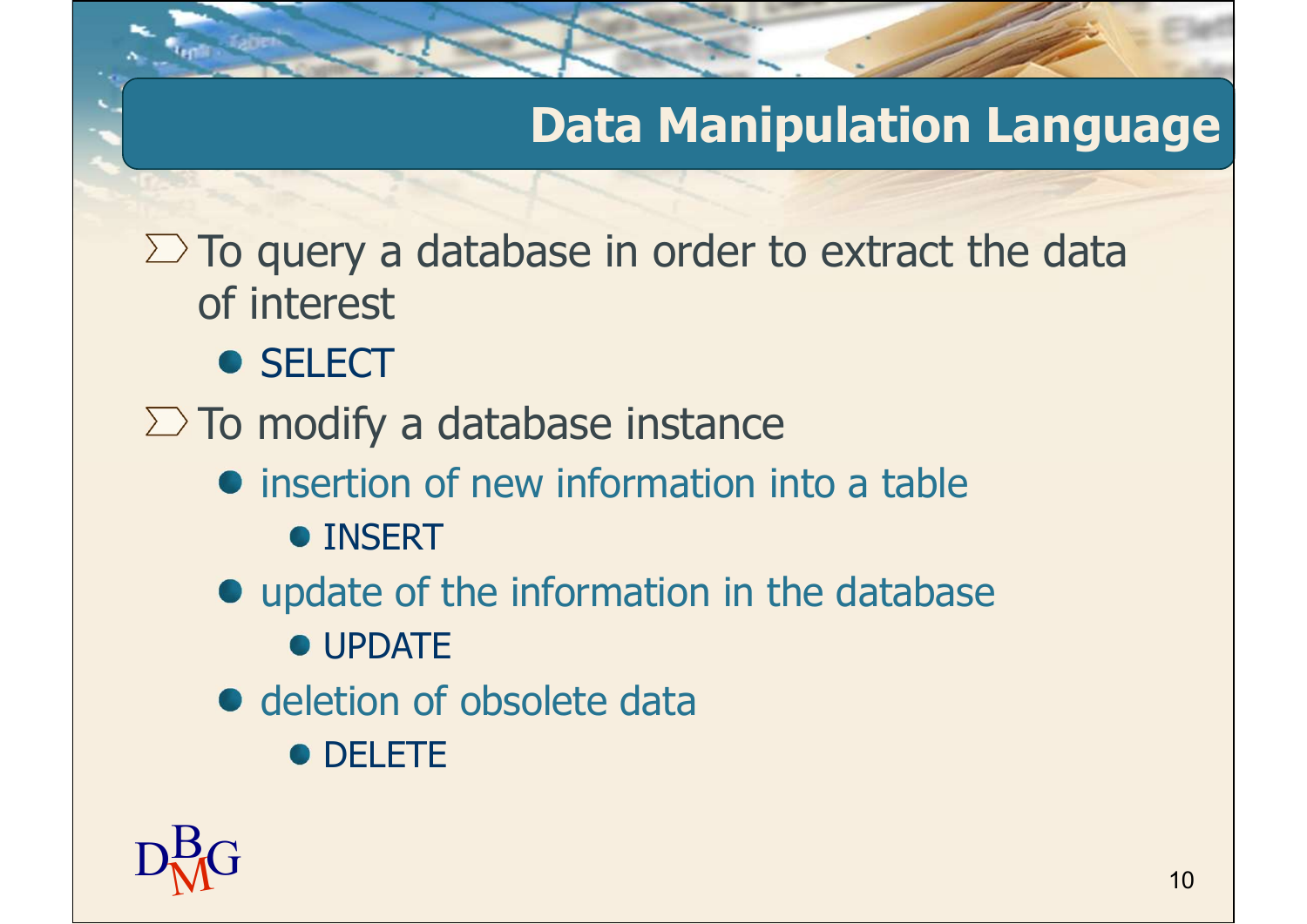## Data Definition Language

 $\Sigma$  To define a database schema

- creation, modification and deletion of tables • CREATE, ALTER, DROP TABLE
- $\Sigma$  To define derived tables
	- creation, modification and deletion of tables whose content is obtained from other database tables **• CREATE, ALTER, DROP VIEW**
- $\Sigma$  To define complementary data structures for efficiently retrieving the data
	- creation and deletion of indices
- $D<sub>M</sub><sup>B</sup>G$  11 **• CREATE, DROP INDEX**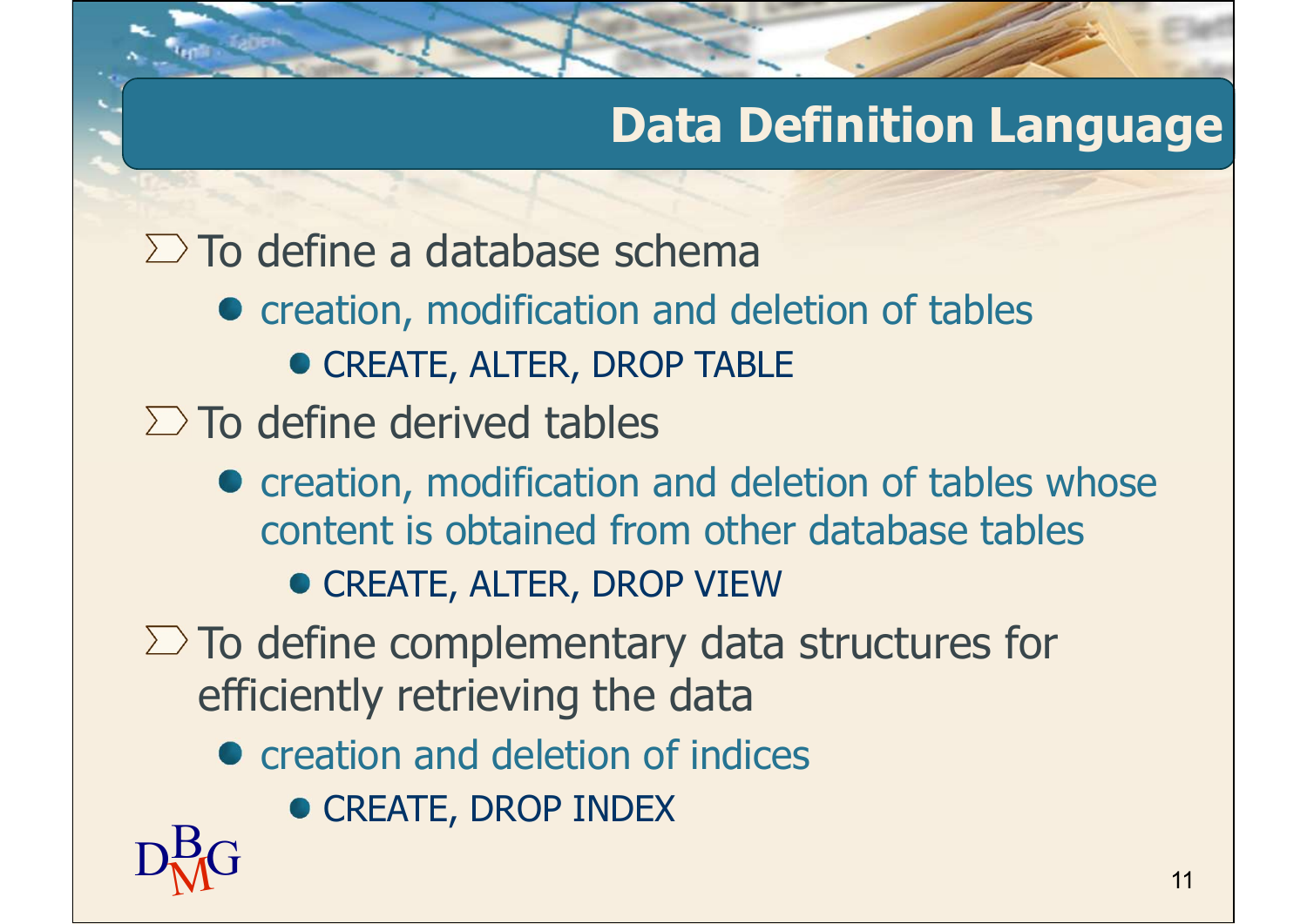## Data Definition Language

 $\Sigma$  To define user access privileges

- **•** grant and revocation of privileges on resources **• GRANT, REVOKE**
- $\Sigma$  To define transactions
	- $\bullet$  termination of a transaction
		- **COMMIT, ROLLBACK**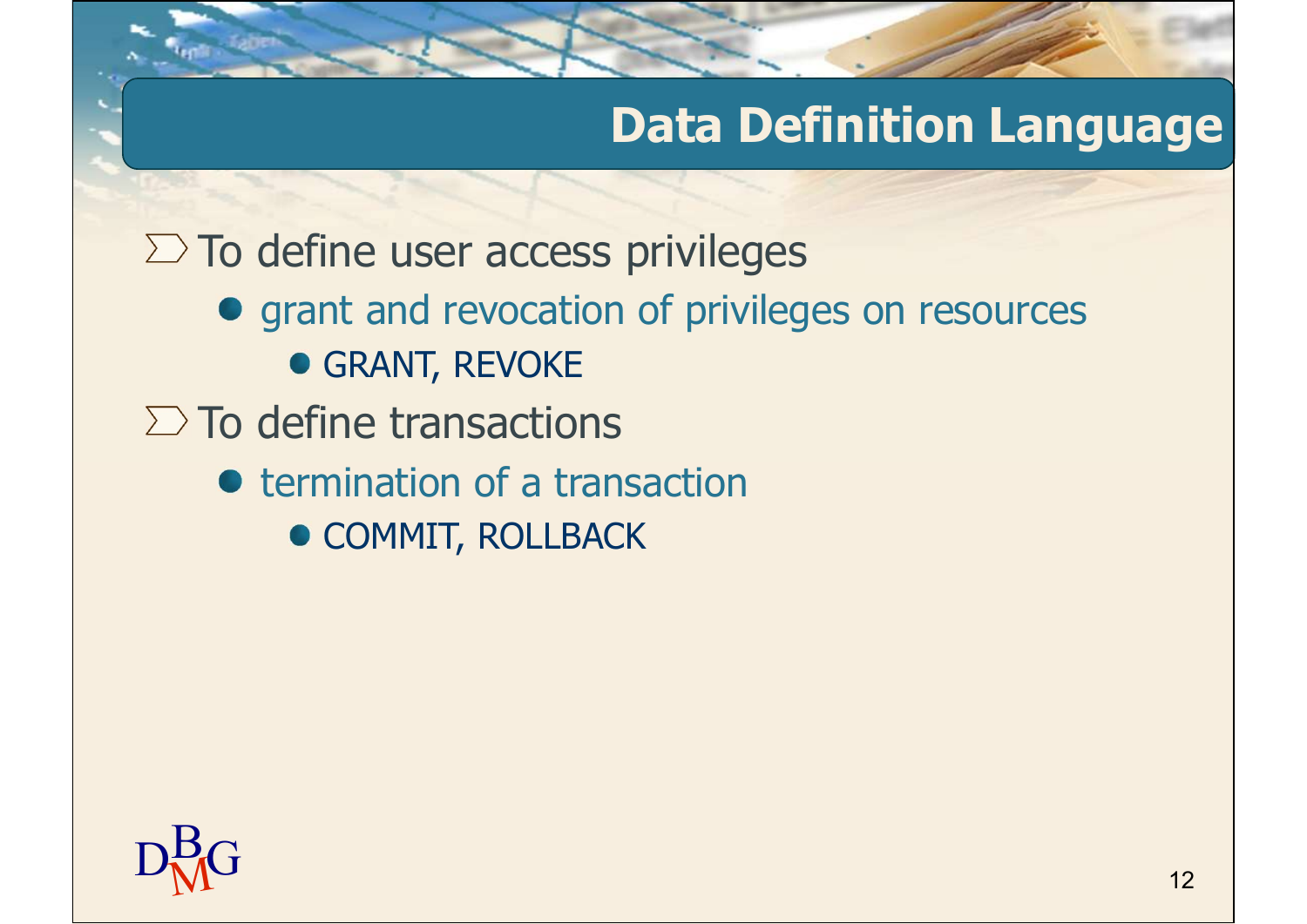# Evolution of the SQL standard

| <b>Evolution of the SQL standard</b> |                      |                                                                                               |  |  |  |  |  |
|--------------------------------------|----------------------|-----------------------------------------------------------------------------------------------|--|--|--|--|--|
| <b>Informal</b><br>name              | <b>Official name</b> | <b>Features</b>                                                                               |  |  |  |  |  |
| <b>Basic SQL</b>                     | <b>SQL-86</b>        | <b>Basic constructs</b>                                                                       |  |  |  |  |  |
|                                      | <b>SQL-89</b>        | Referential integrity                                                                         |  |  |  |  |  |
| SQL-2                                | <b>SQL-92</b>        | <b>Relational model</b><br>Several new constructs<br>3 levels: entry, intermediate, full      |  |  |  |  |  |
| SQL-3                                | <b>SQL:1999</b>      | Object-relational model<br>Organized into multiple parts<br>Triggers, external functions,     |  |  |  |  |  |
|                                      | <b>SQL:2003</b>      | Extensions to the object model<br>Removal of unused constructs<br>New parts: SQL/JRT, SQL/XML |  |  |  |  |  |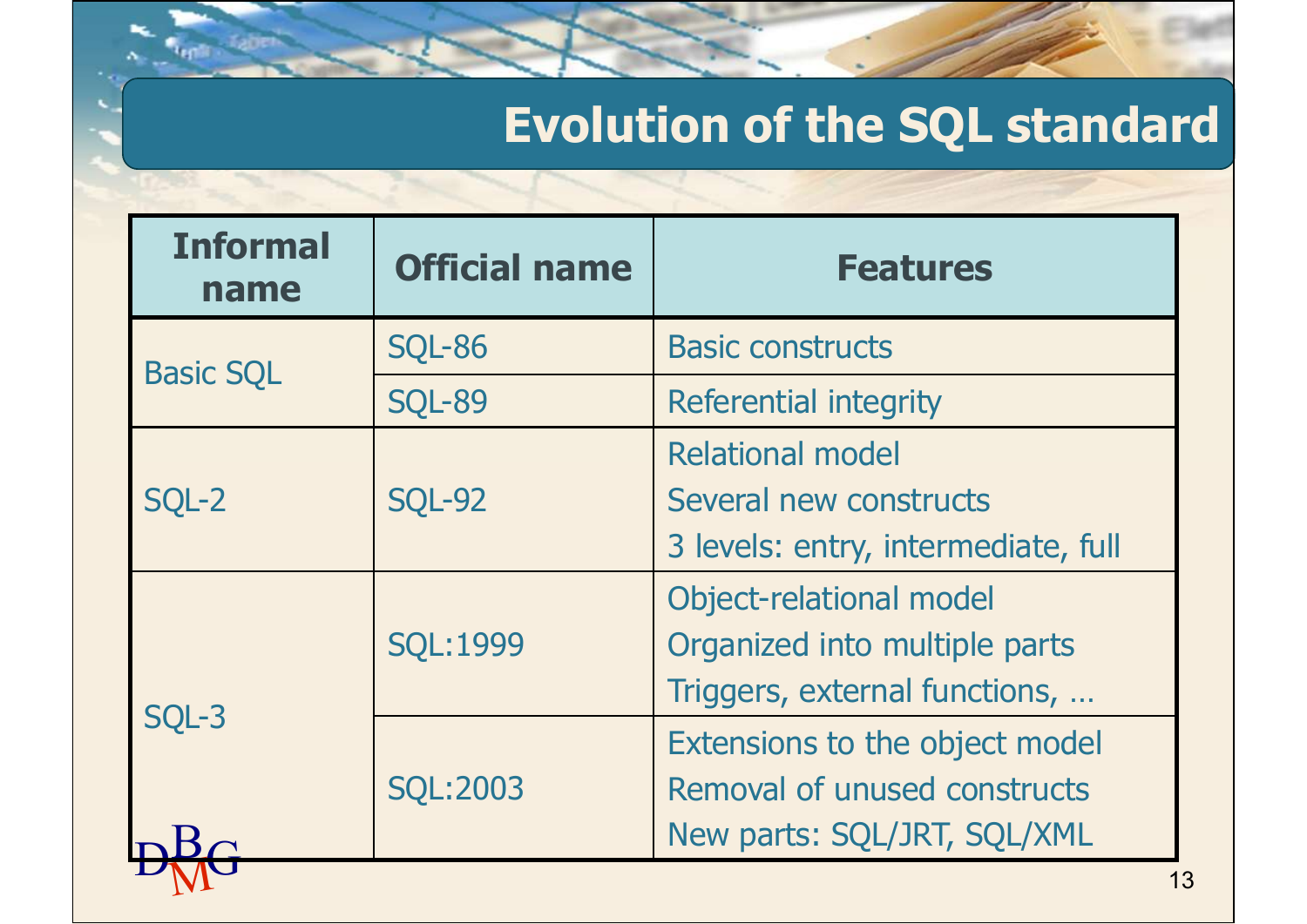

## Introduzione

#### Notation

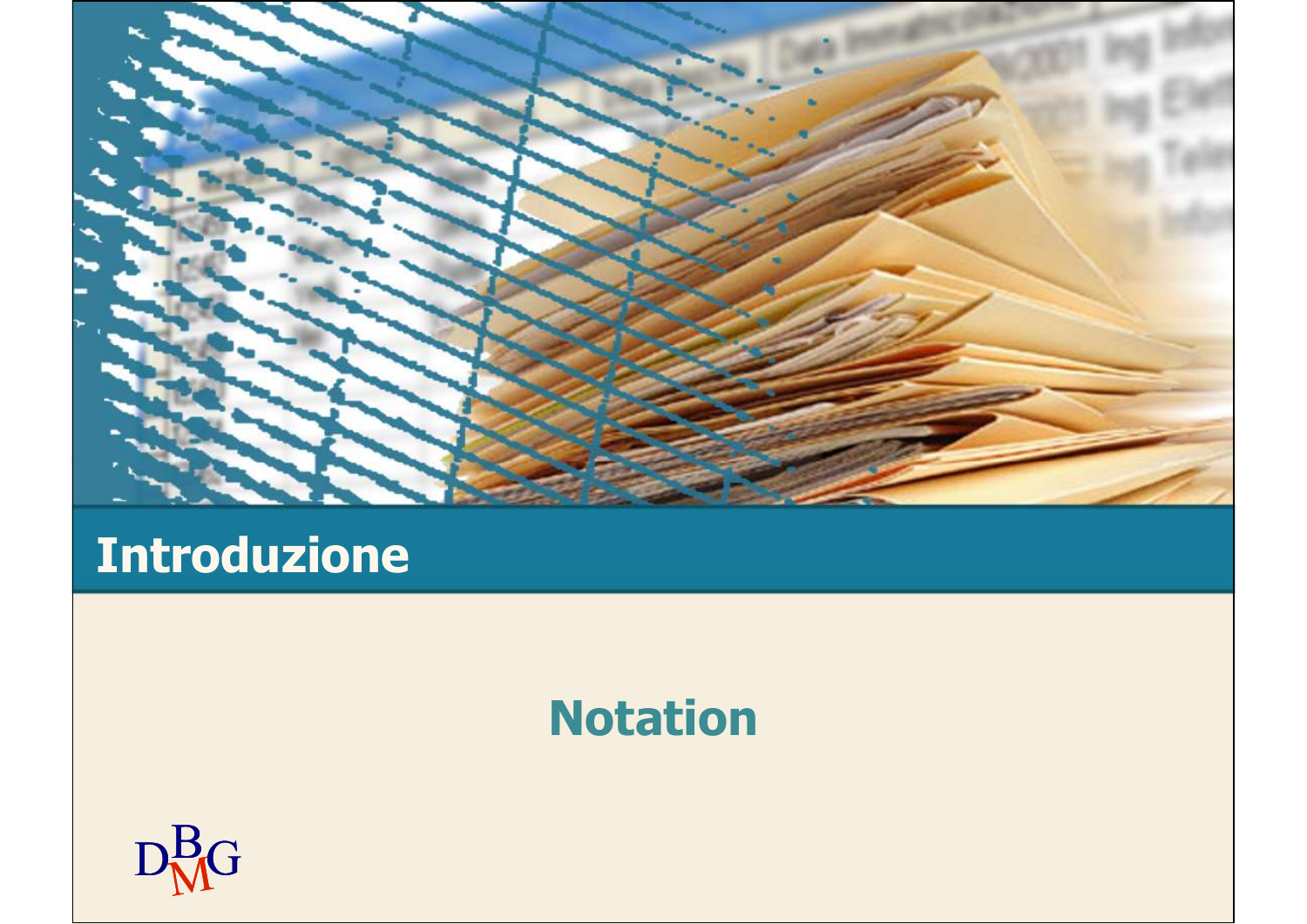# Syntax of SQL commands

#### $\sum$  Notation

- **· language keywords** 
	- upper case, dark blue color
- variable terms
	- italic font

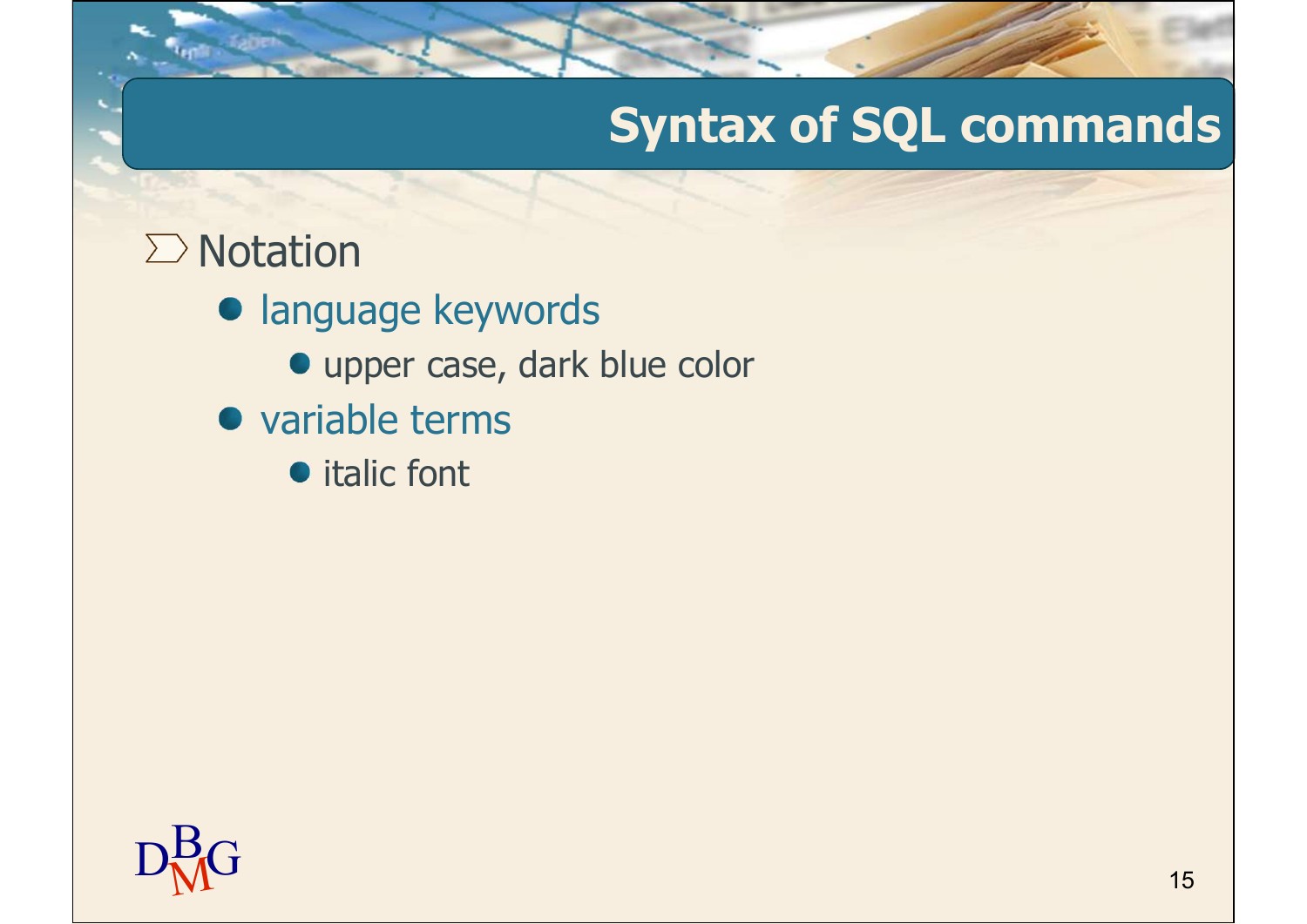# Syntax of SQL commands

#### $\sum$  Grammar

- angle brackets < >
	- $\bullet$  to isolate a syntactic term
- square brackets [ ]
	- $\bullet$  to mark that the enclosed term is optional
- $\bullet$  braces  $\{\}$ 
	- $\bullet$  to mark that the enclosed term may not appear or may repeated an arbitrary number of items

#### vertical bar |

 $\bullet$  to mark that the term must be chosen among those separated by the bars

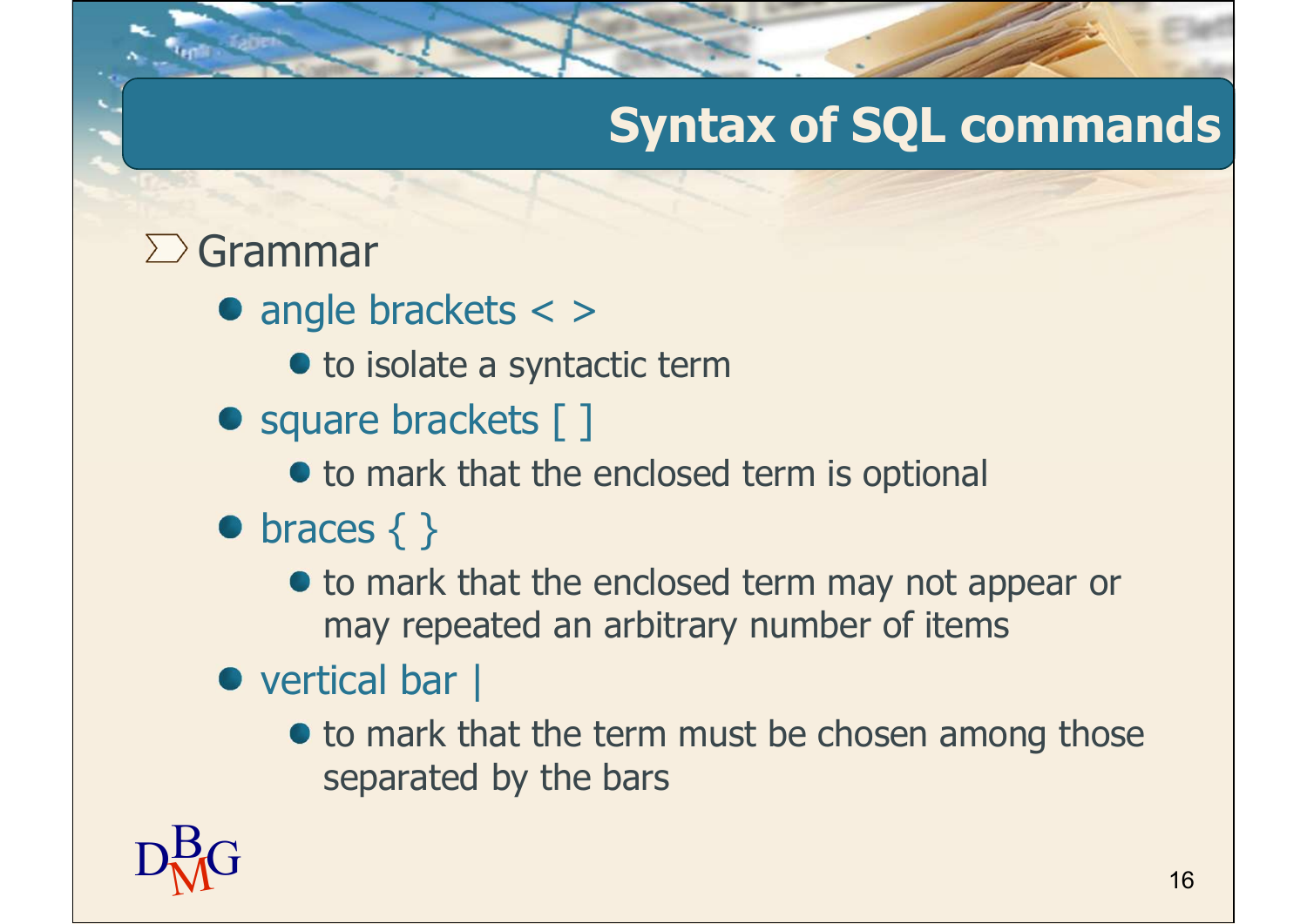## Example database

#### $\Sigma$  Supplier and part DB

- table P: it describes the available products
	- **•** primary key: PId
- table S: it describes the suppliers
	- **•** primary key: SId
- table SP: it describes supplies, by relating each product to the suppliers that provide it
	- **•** primary key: (SId, PId)

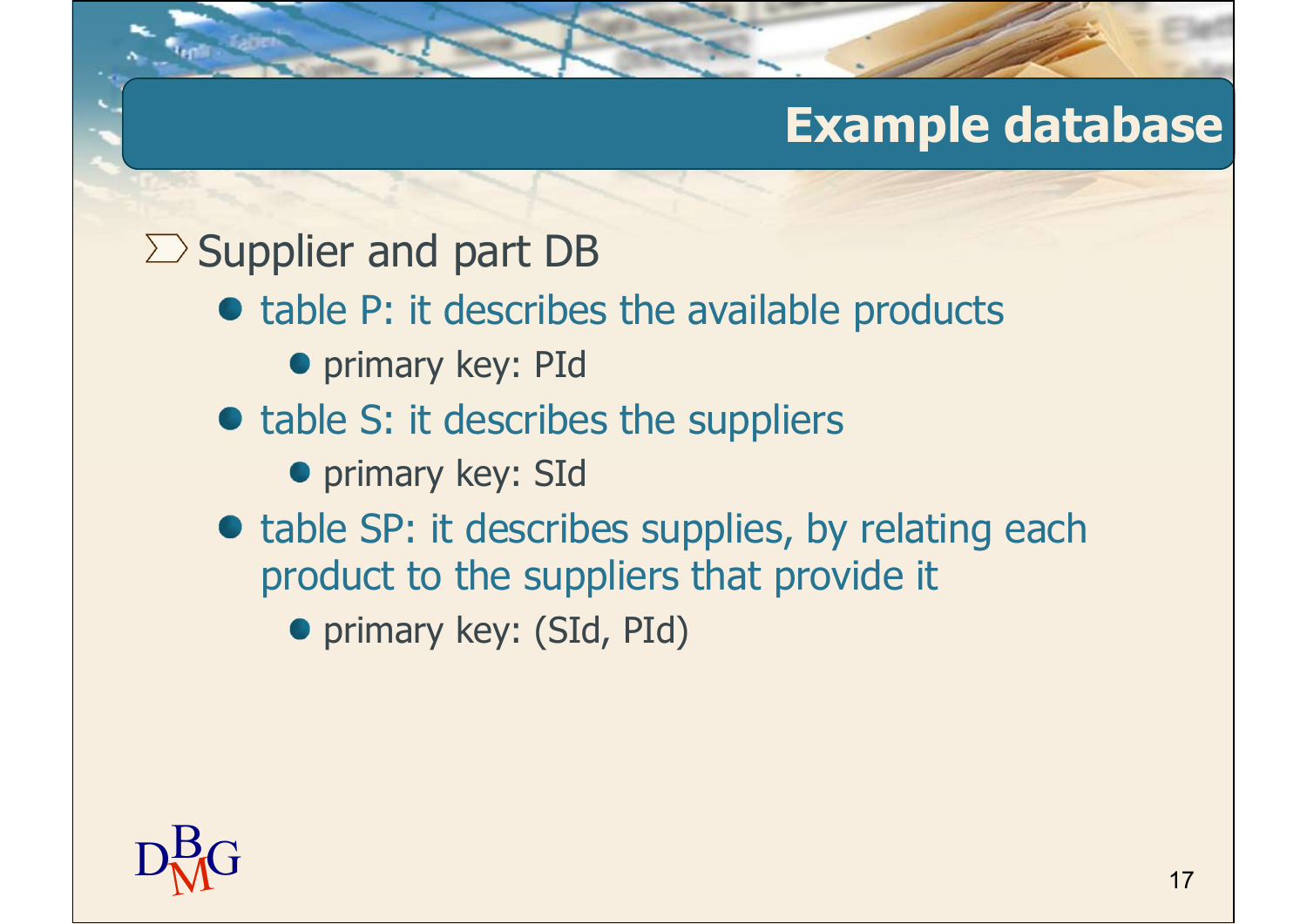# Instance of the example database

#### P

|                | <b>Instance of the example database</b> |             |             |              |  |  |  |  |  |
|----------------|-----------------------------------------|-------------|-------------|--------------|--|--|--|--|--|
|                |                                         |             |             |              |  |  |  |  |  |
| P              |                                         |             |             |              |  |  |  |  |  |
|                | <b>PName</b>                            | Color       | <b>Size</b> | <b>Store</b> |  |  |  |  |  |
| <b>Pld</b>     |                                         |             |             |              |  |  |  |  |  |
| P <sub>1</sub> | Jumper                                  | <b>Red</b>  | 40          | London       |  |  |  |  |  |
| P <sub>2</sub> | <b>Jeans</b>                            | Green       | 48          | <b>Paris</b> |  |  |  |  |  |
| P <sub>3</sub> | <b>Blouse</b>                           | <b>Blue</b> | 48          | Rome         |  |  |  |  |  |
| <b>P4</b>      | <b>Blouse</b>                           | <b>Red</b>  | 44          | London       |  |  |  |  |  |
| <b>P5</b>      | <b>Skirt</b>                            | <b>Blue</b> | 40          | <b>Paris</b> |  |  |  |  |  |

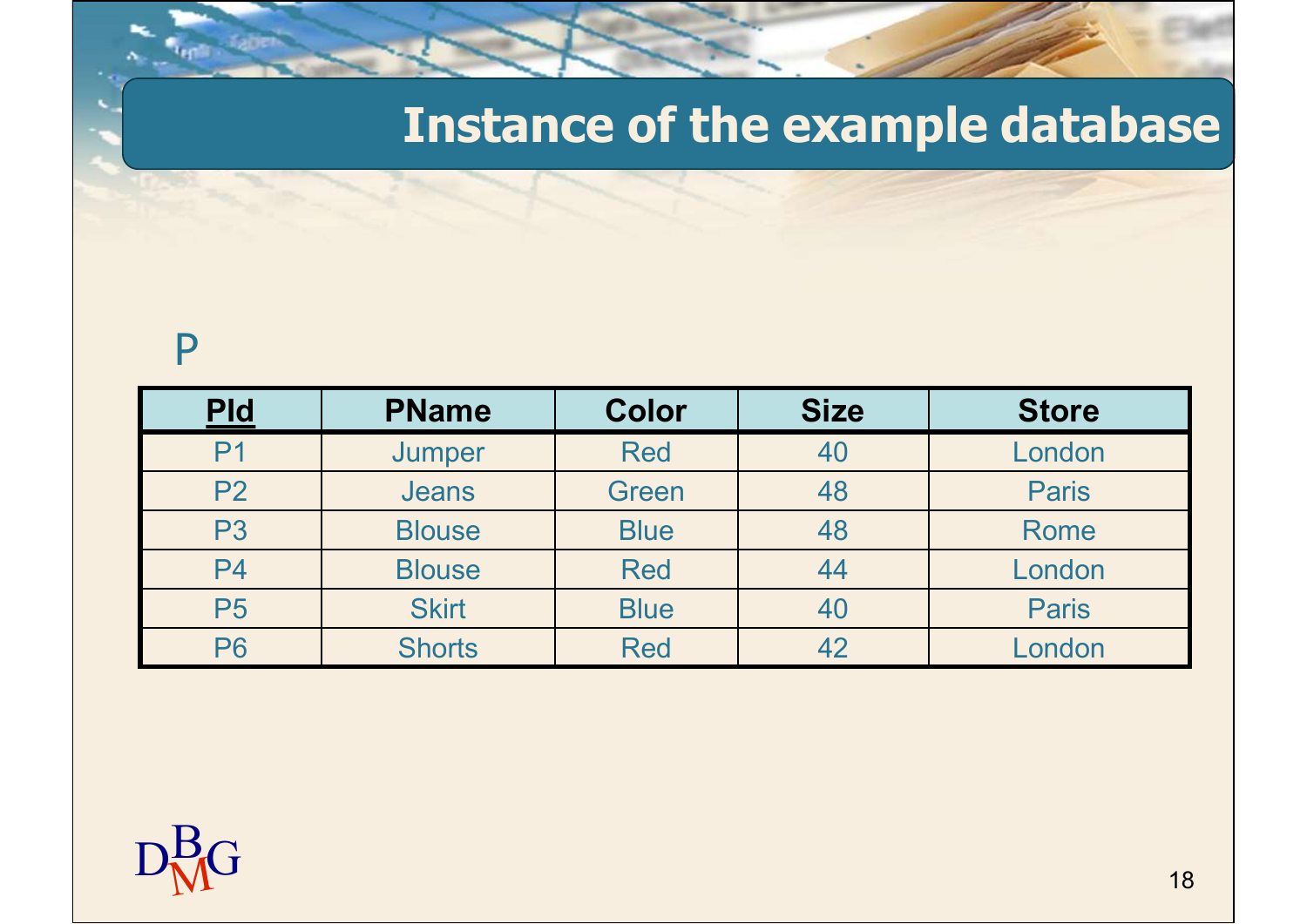## Instance of the example database

#### S<sub>core</sub> and the set of the set of the set of the set of the set of the set of the set of the set of the set of the set of the set of the set of the set of the set of the set of the set of the set of the set of the set of t

| <b>Instance of the example database</b>   |              |                         |                       |  |  |  |  |
|-------------------------------------------|--------------|-------------------------|-----------------------|--|--|--|--|
|                                           |              |                         |                       |  |  |  |  |
|                                           |              |                         |                       |  |  |  |  |
|                                           |              |                         |                       |  |  |  |  |
|                                           |              |                         |                       |  |  |  |  |
|                                           | <b>SName</b> |                         |                       |  |  |  |  |
|                                           | <b>Smith</b> | <b>#Employees</b><br>20 | <b>City</b><br>London |  |  |  |  |
| <b>Sld</b><br>S <sub>1</sub><br><b>S2</b> | <b>Jones</b> | 10                      | <b>Paris</b>          |  |  |  |  |
| <b>S3</b>                                 | <b>Blake</b> | 30                      | <b>Paris</b>          |  |  |  |  |
| <b>S4</b>                                 | <b>Clark</b> | 20                      | London                |  |  |  |  |